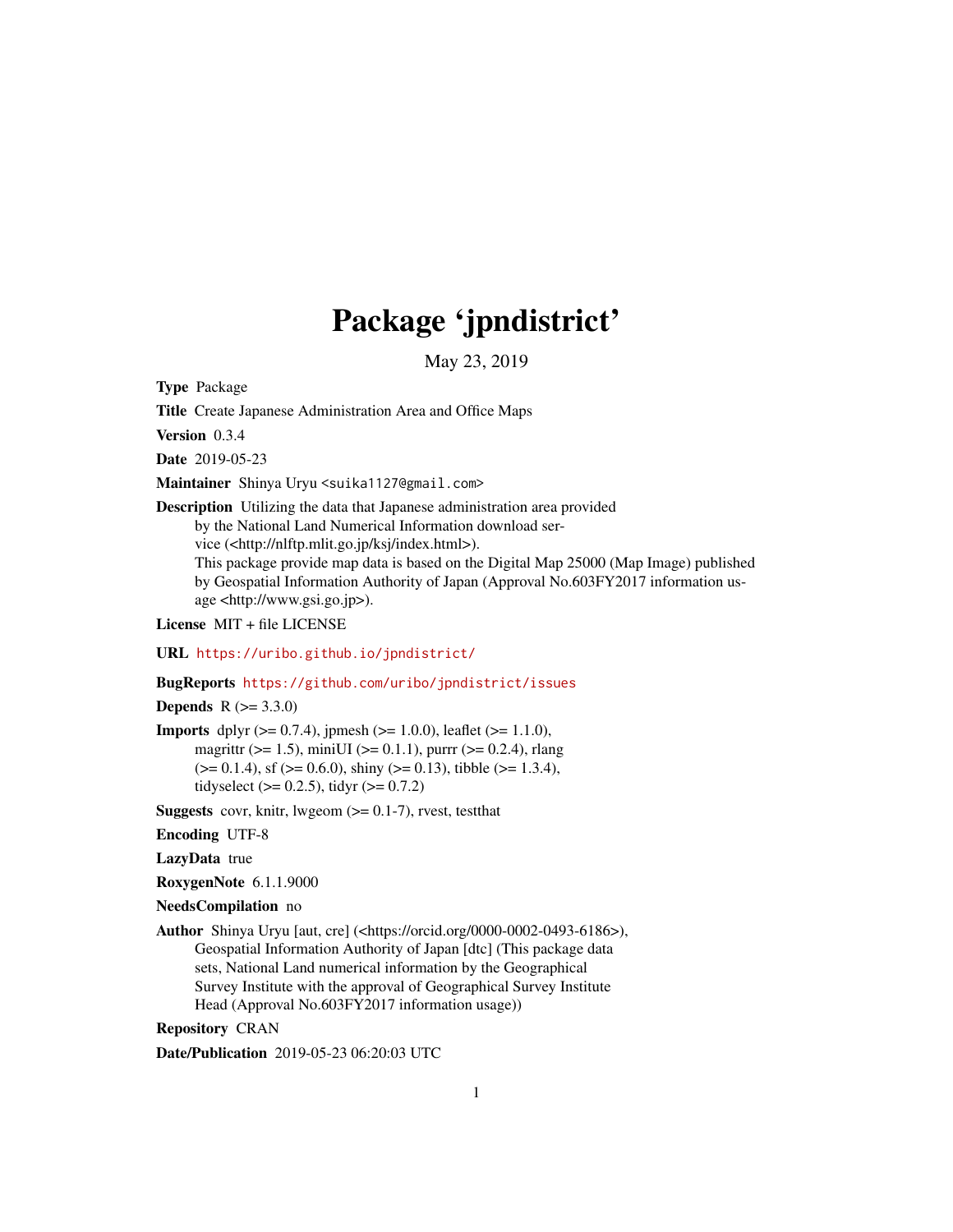# <span id="page-1-0"></span>R topics documented:

|       |                                                                                                         | $\overline{4}$             |
|-------|---------------------------------------------------------------------------------------------------------|----------------------------|
|       |                                                                                                         |                            |
|       | $find\_city \ldots \ldots \ldots \ldots \ldots \ldots \ldots \ldots \ldots \ldots \ldots \ldots \ldots$ | $\overline{\phantom{0}}$ 5 |
|       |                                                                                                         | -6                         |
|       |                                                                                                         | -6                         |
|       |                                                                                                         |                            |
|       |                                                                                                         | $\overline{\phantom{0}}8$  |
|       |                                                                                                         |                            |
|       |                                                                                                         |                            |
|       |                                                                                                         |                            |
|       |                                                                                                         |                            |
|       |                                                                                                         |                            |
|       |                                                                                                         |                            |
|       |                                                                                                         |                            |
|       |                                                                                                         |                            |
|       |                                                                                                         |                            |
|       |                                                                                                         |                            |
| Index |                                                                                                         | 14                         |

code\_reform *Reform input jis code as 2 or 5 character length.*

#### Description

Reform input jis code as 2 or 5 character length.

#### Usage

```
code_reform(jis_code)
```
#### Arguments

jis\_code jis code for prefecture and city identifical number. If prefecture, must be from 1 to 47. If city, range of 5 digits.

### Note

The code\_reform function was added in version 0.3.2.9000

#### Examples

code\_reform(c(1, "33", "08201"))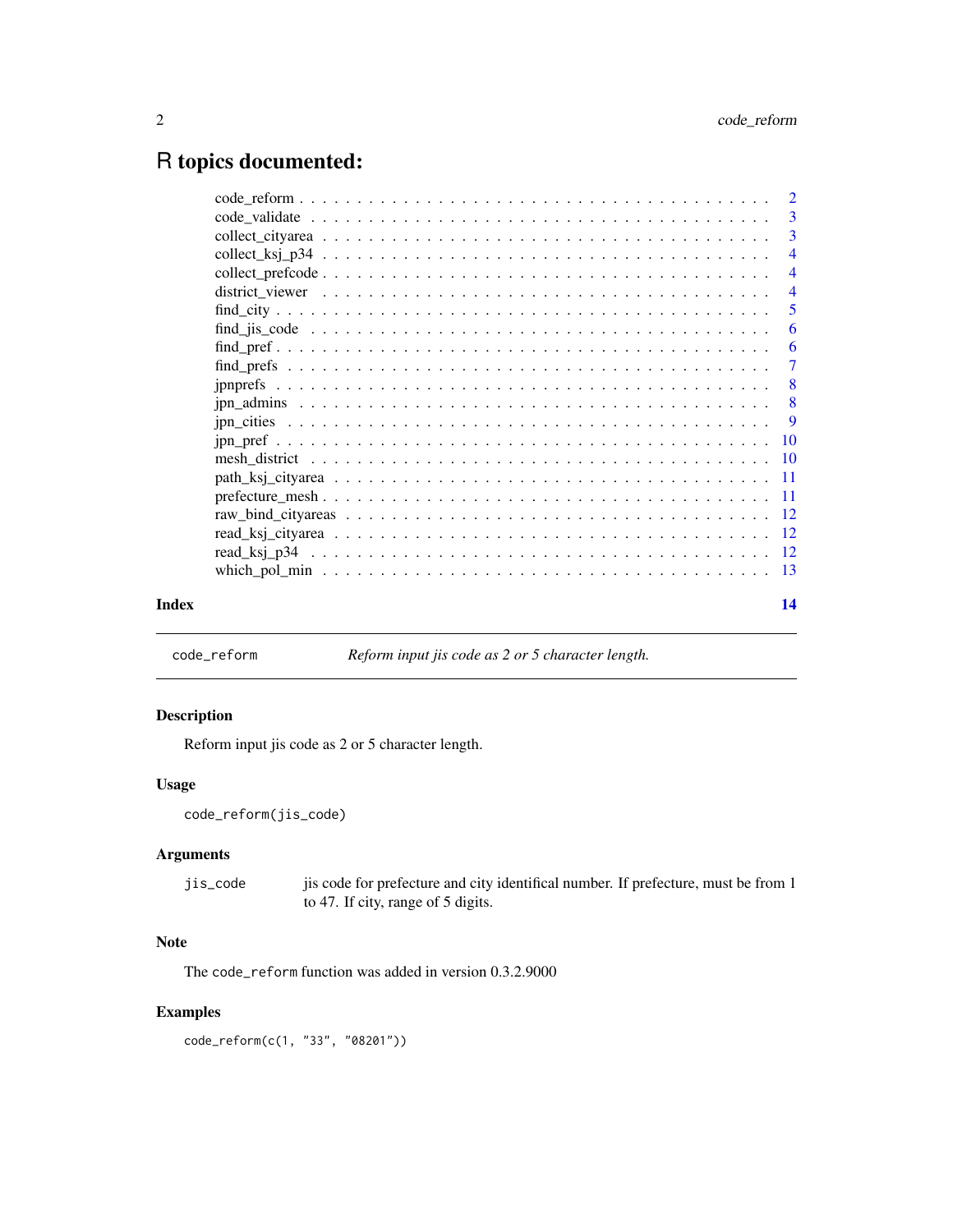<span id="page-2-0"></span>code\_validate *Administration code varidation*

#### Description

Administration code varidation

#### Usage

```
code_validate(jis_code)
```
#### Arguments

jis\_code jis code for prefecture and city identifical number. If prefecture, must be from 1 to 47. If city, range of 5 digits.

#### Note

The code\_validate function was added in version 0.3.2.9000

#### Examples

```
## Not run:
code_validate(jis_code = "05")
code_validate(jis_code = 33101)
code_validate(jis_code = c("01", "33101"))
```
## End(Not run)

collect\_cityarea *Collect administration area*

#### Description

Collect administration area

#### Usage

collect\_cityarea(path = NULL)

#### Arguments

path path to N03 shapefile (if already exist)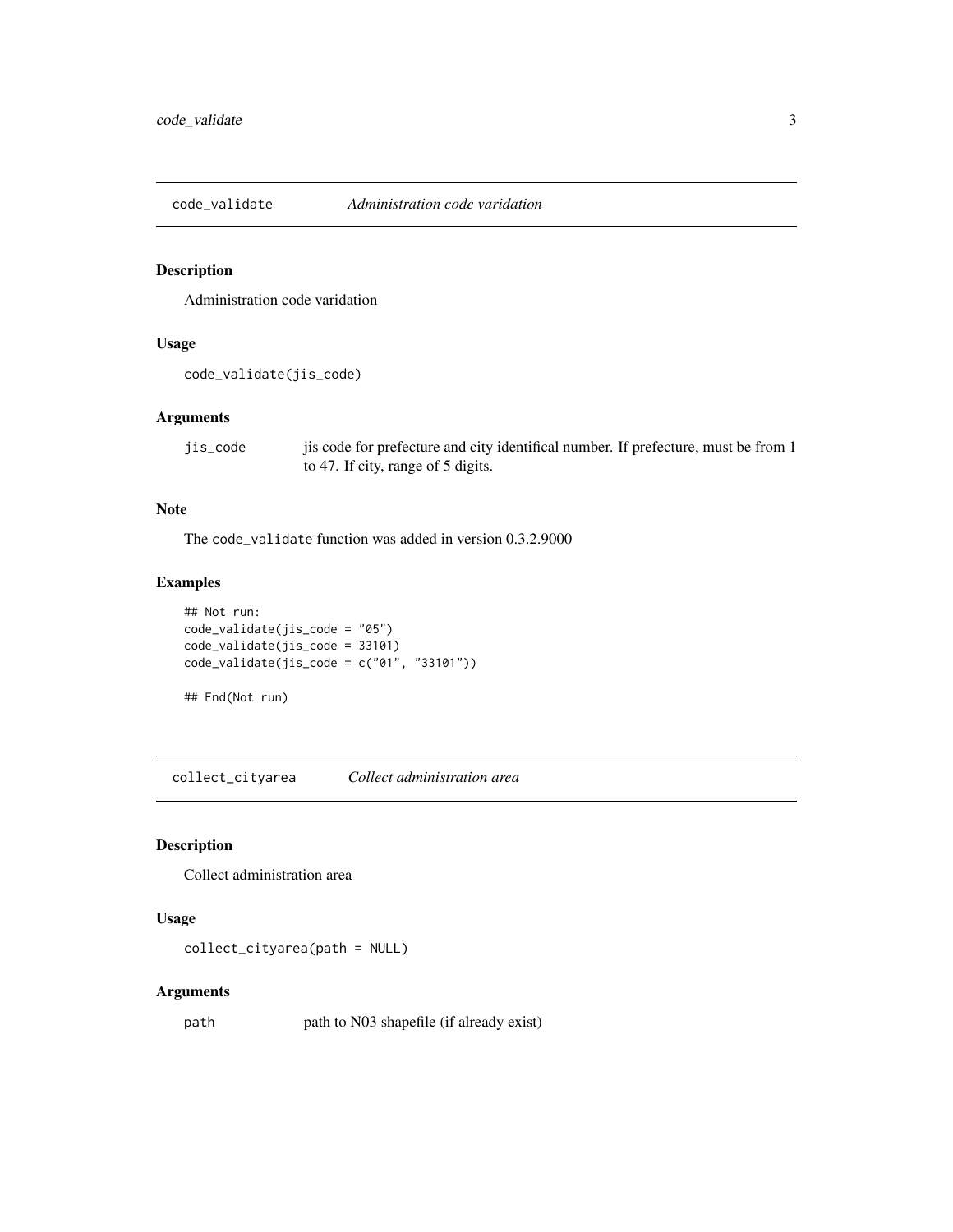<span id="page-3-0"></span>

Collect administration office point datasets.

#### Usage

collect\_ksj\_p34(path = NULL)

#### Arguments

path path to P34 shapefile (if already exist)

collect\_prefcode *Get prefecture code (JIS X 0402)*

#### Description

Get prefecture code from prefecture of name or number.

#### Usage

```
collect_prefcode(code = NULL, admin_name = NULL)
```
#### Arguments

| code       | numeric                                  |
|------------|------------------------------------------|
| admin_name | prefecture code for Japanese (character) |

district\_viewer *District Viewer*

#### Description

Interactive district map and information tool.

#### Usage

district\_viewer(color = "red")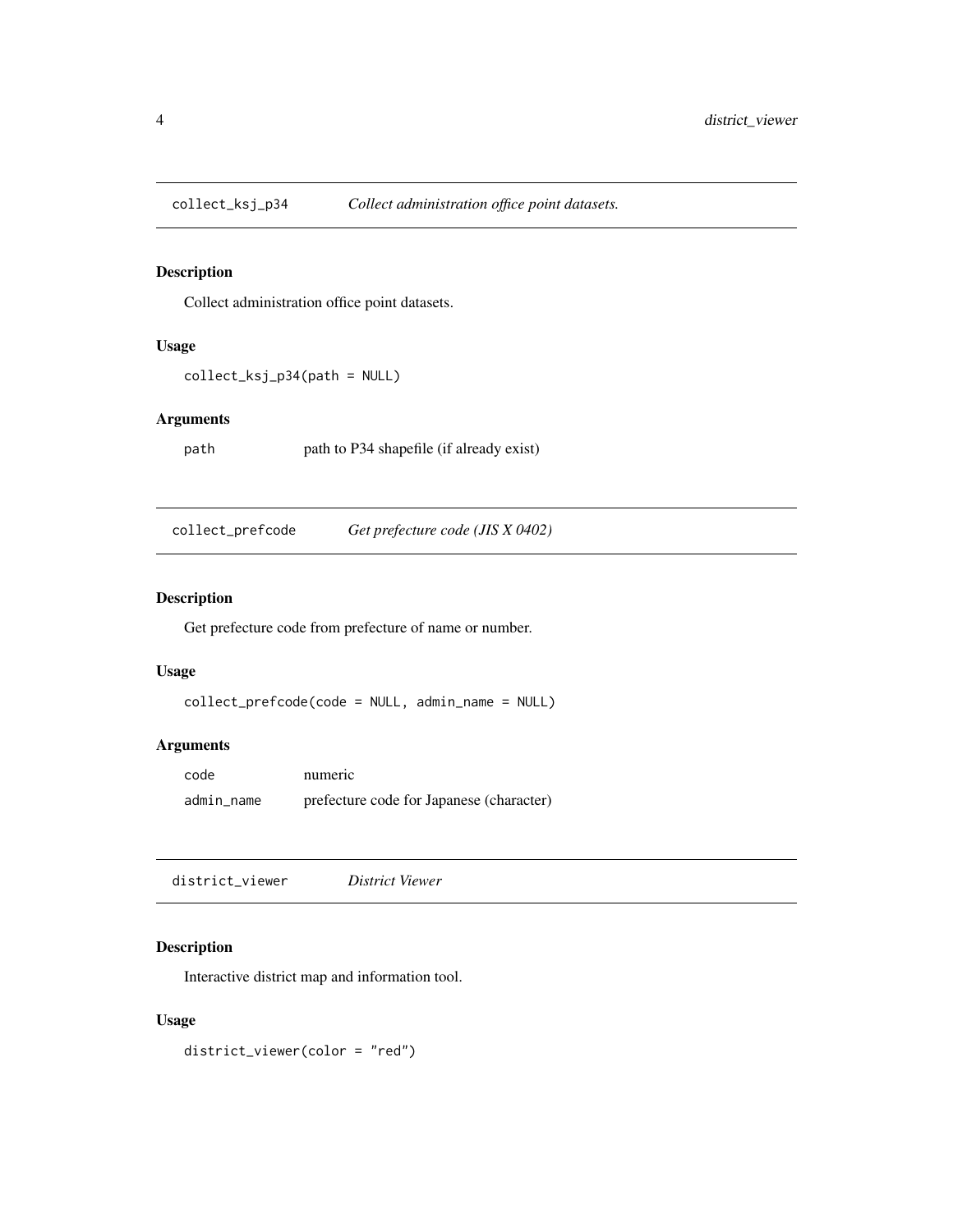#### <span id="page-4-0"></span>find\_city 5

#### Arguments

color polygon line color for leaflet

#### Examples

```
## Not run:
district_viewer()
```
## End(Not run)

#### find\_city *Detect city by coordinates*

#### Description

Detect city by coordinates

#### Usage

find\_city(longitude, latitude, geometry = NULL, ...)

#### Arguments

| longitude                           |
|-------------------------------------|
| latitude                            |
| XY sfg object                       |
| export parameter to other functions |
|                                     |

#### Note

The find\_city function was added in version 0.3.0

#### Examples

```
## Not run:
find_city(longitude = 140.1137418, latitude = 36.0533957)
# Refrenced by sf geometry
library(sf)
find_city(geometry = st_point(c(136.6833, 35.05)))
## End(Not run)
```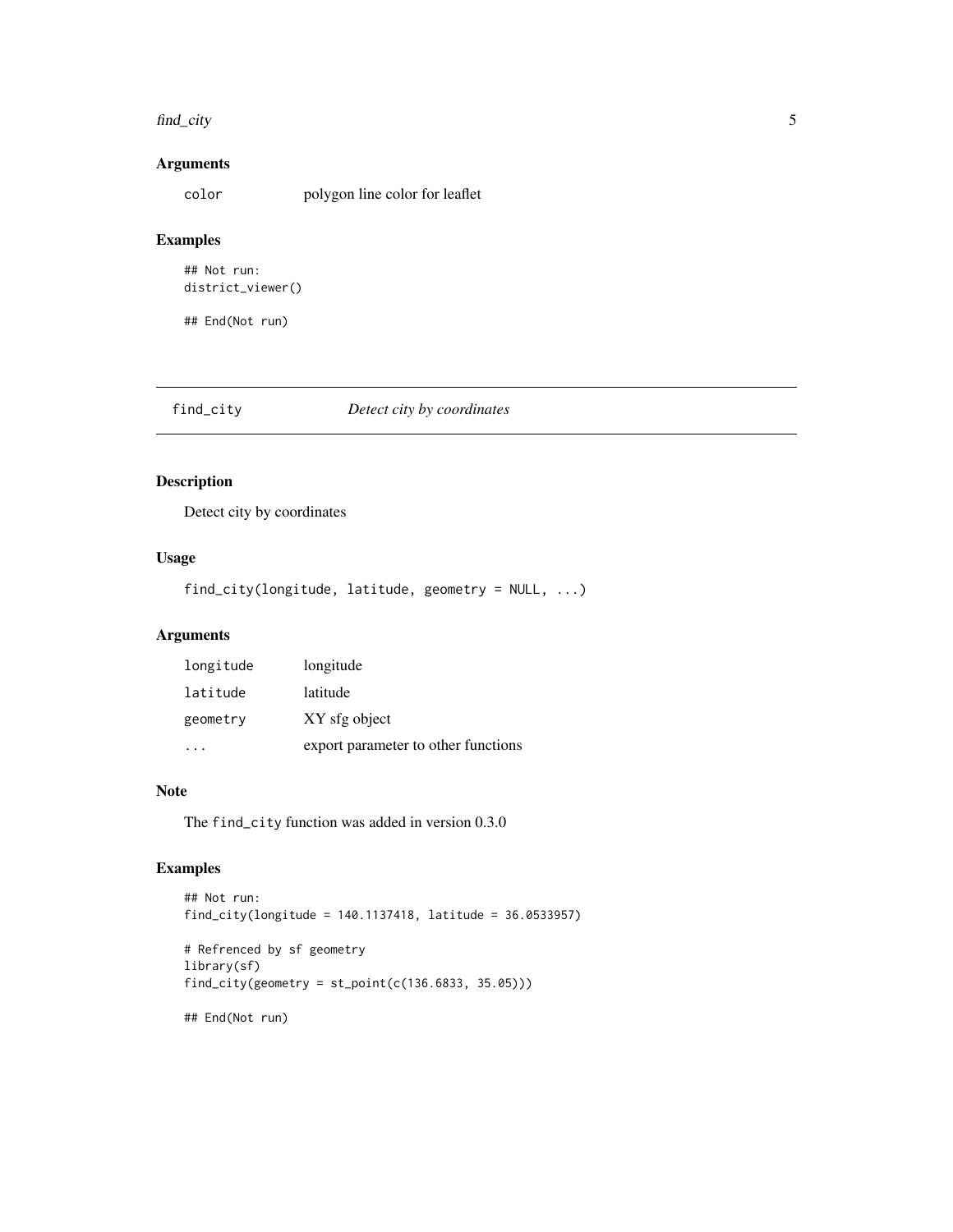<span id="page-5-0"></span>

Find jis city code

#### Usage

find\_jis\_code(pref\_code, admin\_name, strict = TRUE)

#### Arguments

| pref_code  | jis code from 1 to 47     |
|------------|---------------------------|
| admin name | prefecture names (string) |
| strict     | matching patterns         |

#### Value

Identification code for cities, towns and villages (JIS X 0402:2010)

#### Examples

```
## Not run:
find_jis_code(33,
intToUtf8(c(20489, 25975, 24066), multiple = FALSE))
find_jis_code(33,
enc2native(intToUtf8(c(20489, 25975, 24066), multiple = FALSE)),
strict = FALSE)
find_jis_code(14,
c(enc2native(intToUtf8(c(37772, 20489, 24066), multiple = FALSE)),
 enc2native(intToUtf8(c(23567, 30000, 21407, 24066), multiple = FALSE))), strict = FALSE)
```
## End(Not run)

find\_pref *Detect prefecture by coordinates*

#### Description

Detect prefecture by coordinates

#### Usage

```
find_pref(longitude, latitude, geometry = NULL, ...)
```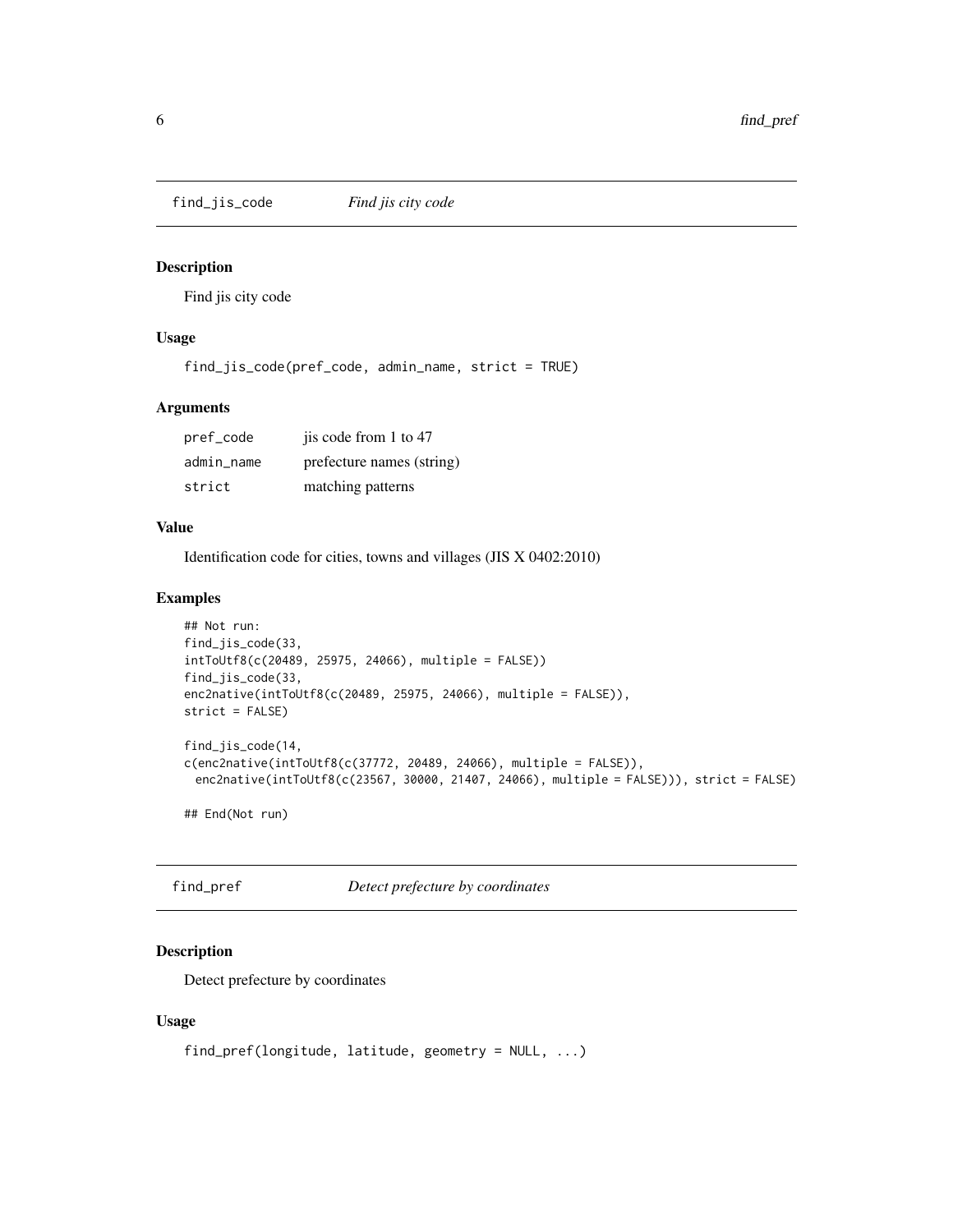#### <span id="page-6-0"></span>find\_prefs 7

#### Arguments

| longitude | longitude                           |
|-----------|-------------------------------------|
| latitude  | latitude                            |
| geometry  | XY sfg object                       |
| .         | export parameter to other functions |

#### Note

The find\_pref function was added in version 0.3.0

#### Examples

```
## Not run:
find_pref(longitude = 130.4412895, latitude = 30.2984335)
# Refrenced by sf geometry
library(sf)
find_pref(geometry = st\_point(c(136.6833, 35.05)))
```
## End(Not run)

find\_prefs *Detect prefectures by coordinates*

#### Description

Detect prefectures by coordinates

#### Usage

find\_prefs(longitude, latitude, geometry = NULL)

#### Arguments

| longitude | longitude     |
|-----------|---------------|
| latitude  | latitude      |
| geometry  | XY sfg object |

#### Examples

## Not run: find\_prefs(longitude = 122.940625, latitude = 24.4520833334) find\_prefs(longitude = 140.1137418, latitude = 36.0533957) # Refrenced by sf geometry library(sf)  $find\_pref(geometry = st\_point(c(136.6833, 35.05)))$ 

## End(Not run)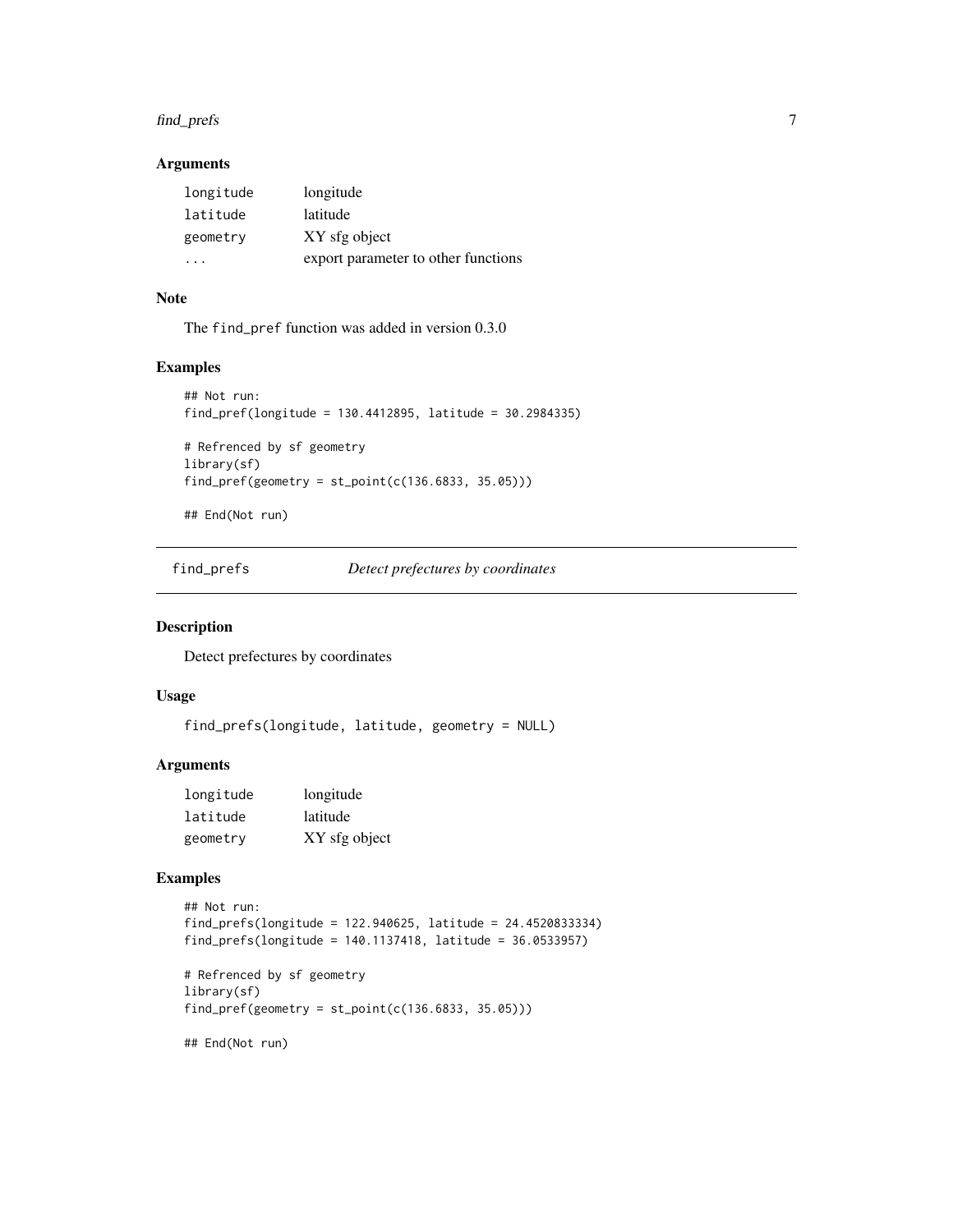<span id="page-7-0"></span>

Prefectures dataset.

#### Usage

jpnprefs

#### Format

A data frame with 47 rows 11 variables:

- jis\_code: jis code
- prefecture: prefecture names
- capital: capital name for prefecture
- region: region
- major\_island:
- prefecture\_en:
- capital\_en:
- region\_en:
- major\_island\_en:
- capital\_latitude: latitude for catital
- capital\_longitude: longitude for catital

jpn\_admins *Simple features for administration office points*

#### Description

Name and geolocations for administration offices in prefecture.

#### Usage

```
jpn_admins(jis_code)
```
#### Arguments

| jis_code | j is code for prefecture and city identifical number. If prefecture, must be from 1 |
|----------|-------------------------------------------------------------------------------------|
|          | to 47. If city, range of 5 digits.                                                  |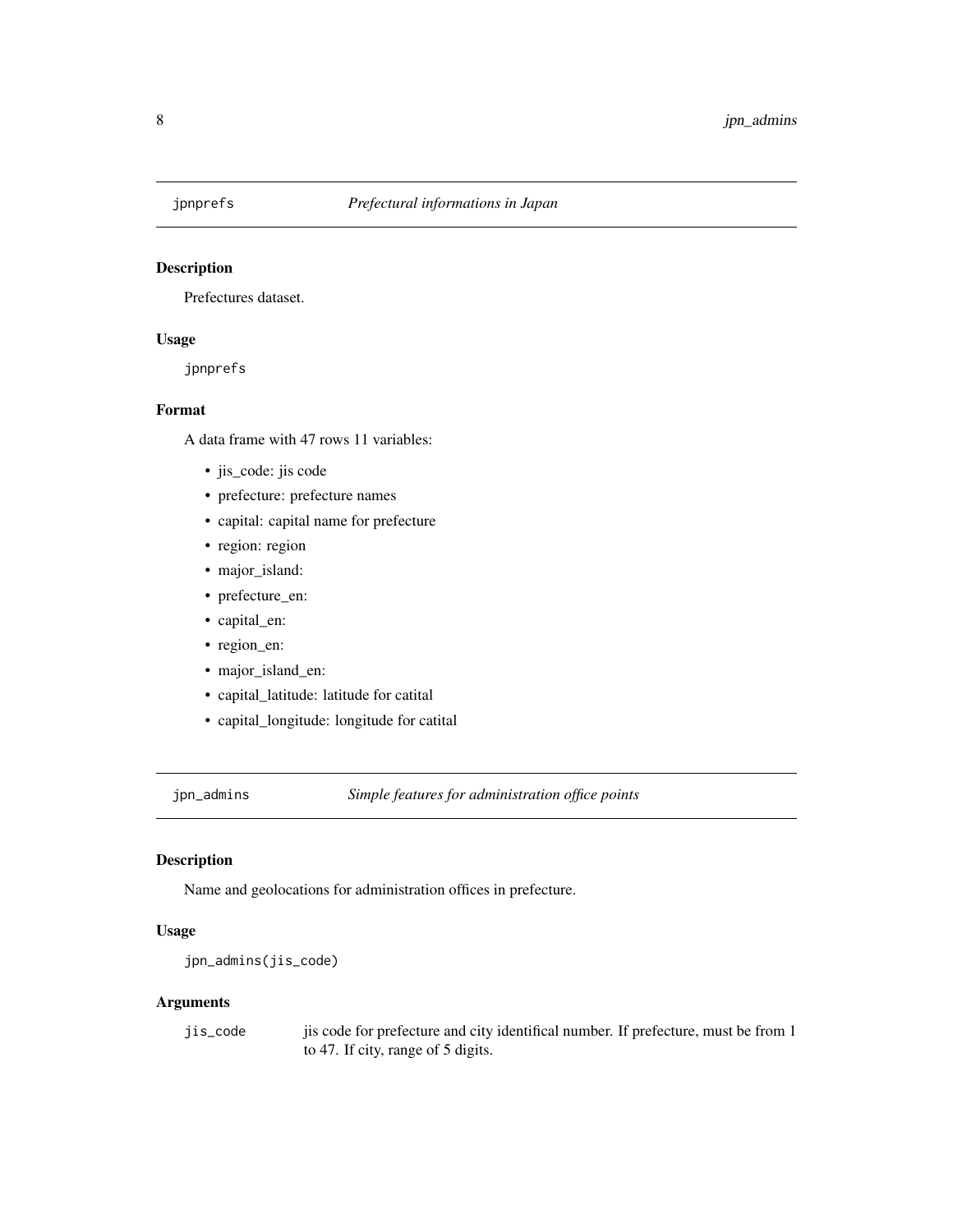#### <span id="page-8-0"></span>jpn\_cities 9

#### Value

data.frame. contains follow columns jis\_code, type, name, address, longitude and latitude.

#### Examples

```
## Not run:
jpn_admins(jis_code = 17)
## End(Not run)
```
jpn\_cities *Simple features for city area polygons*

#### Description

City area polygon data. When an administrative name (jis\_code\_city) or code (jis\_code\_city) is specified as an argument, the target city data is extracted. If neither is given, it becomes the data of the target prefecture.

#### Usage

jpn\_cities(jis\_code, admin\_name)

#### Arguments

| jis_code   | is code for prefecture and city identifical number. If prefecture, must be from 1<br>to 47. If city, range of 5 digits. |  |
|------------|-------------------------------------------------------------------------------------------------------------------------|--|
| admin name | administration name                                                                                                     |  |

#### Examples

```
jpn_cities(jis_code = "08",
 admin_name = intToUtf8(c(12388, 12367, 12400, 24066)))
jpn_cities(jis_code = 33103)
jpn_cities(jis_code = "33103")
jpn_cities(jis_code = c(33103, 33104, 33205))
jpn_cities(jis_code = c(33103, 34107))
```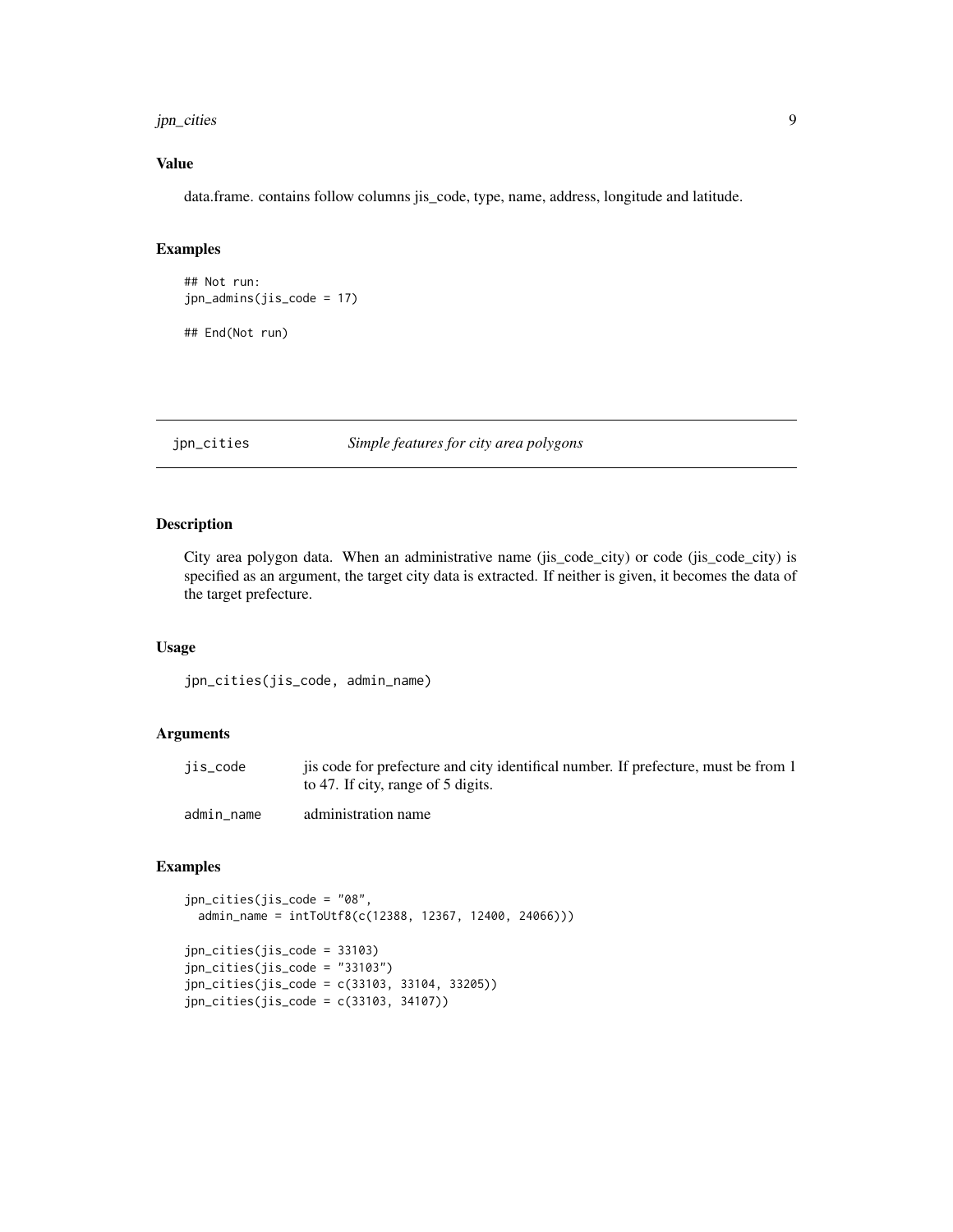<span id="page-9-0"></span>

Prefecture polygon data.

#### Usage

```
jpn_pref(pref_code, admin_name, district = TRUE, download = FALSE,
 drop_sinkyokyoku = TRUE)
```
#### Arguments

| pref_code        | jis code from 1 to 47                                    |  |
|------------------|----------------------------------------------------------|--|
| admin_name       | prefecture names (string)                                |  |
| district         | logical (default <i>TRUE</i> )                           |  |
| download         | logical (default FALSE). IF TRUE, return raw data.       |  |
| drop_sinkyokyoku |                                                          |  |
|                  | if TRUE, drop sichyo_sinkyokyoku variable (default TRUE) |  |

#### Details

Collect unit of prefecture simple feature data.frame objects.. If downalod argument is *TRUE*, download administrative area data from the National Land Numeral Information Download Service (for law data).

#### Examples

```
## Not run:
jpn_pref(pref_code = 33, district = FALSE)
jpn_pref(pref_code = 14, district = TRUE)
```
## End(Not run)

mesh\_district *Export district's mesh polygon*

#### Description

Export district's mesh polygon

#### Usage

mesh\_district(jis\_code = NULL)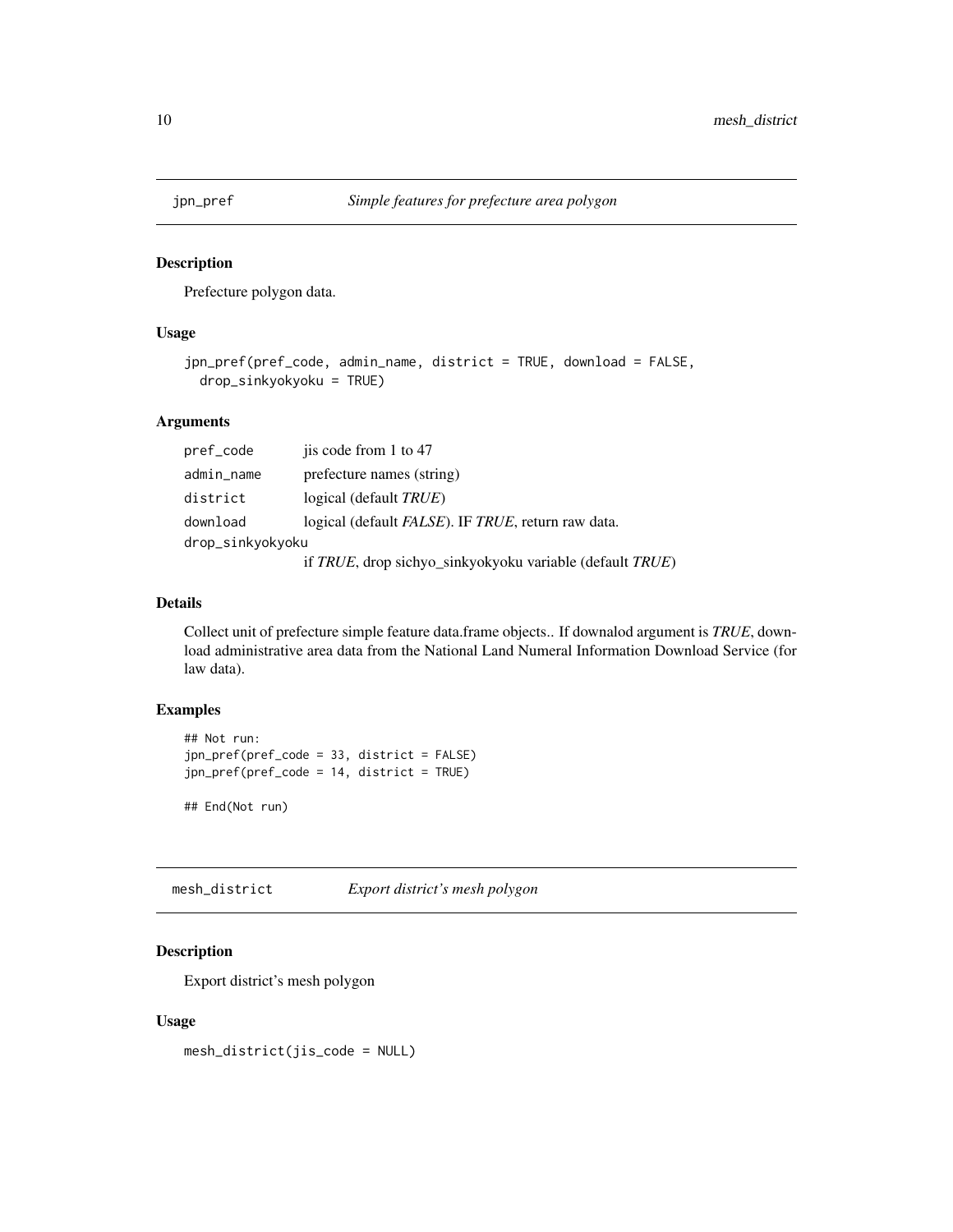#### <span id="page-10-0"></span>path\_ksj\_cityarea 11

#### Arguments

```
jis_code jis code for prefecture and city identifical number. If prefecture, must be from 1
                  to 47. If city, range of 5 digits.
```
#### Examples

```
## Not run:
mesh_district(jis_code = "05")
mesh_district(jis_code = 33101)
```

```
## End(Not run)
```
path\_ksj\_cityarea *Download KSJ N03 zip files*

#### Description

Download KSJ N03 zip files

#### Usage

path\_ksj\_cityarea(code = NULL, path = NULL)

#### Arguments

| code | prefecture code (JIS $X$ 0402)           |
|------|------------------------------------------|
| path | path to N03 shapefile (if already exist) |

prefecture\_mesh *Prefecture's meshcode*

#### Description

Prefectures dataset.

#### Usage

prefecture\_mesh

#### Format

A simple feature data frame with 314 rows 5 variables:

- prefcode: prefecture code
- meshcode
- name
- type
- geometry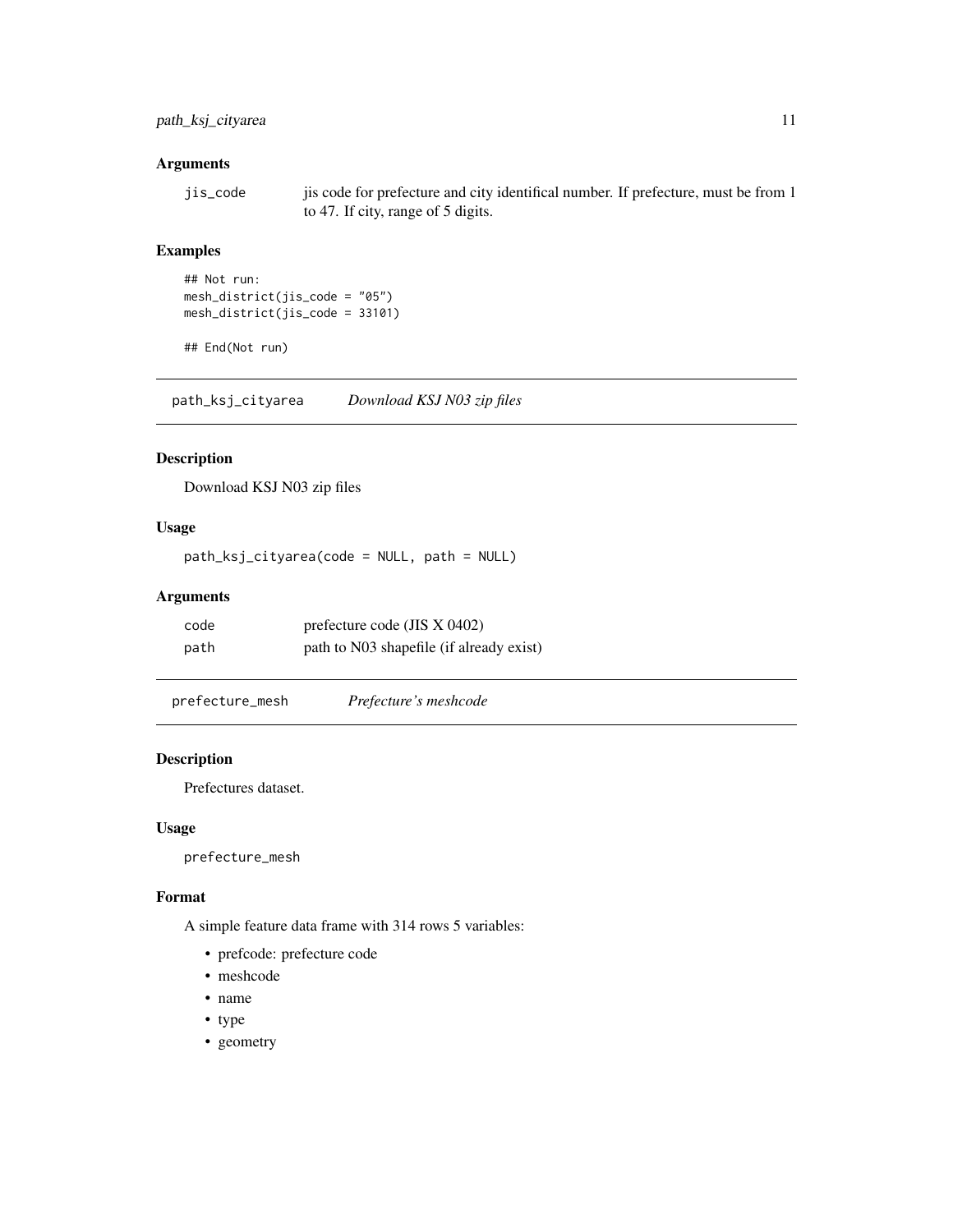<span id="page-11-0"></span>raw\_bind\_cityareas *Intermediate function*

#### Description

Intermediate function

### Usage

```
raw_bind_cityareas(pref)
```
#### Arguments

pref sf object (prefecture)

read\_ksj\_cityarea *Intermediate function*

#### Description

Download N03 raw data files or loading if file exists.

### Usage

read\_ksj\_cityarea(code = NULL, path = NULL)

#### Arguments

| code | prefecture code (JIS $X$ 0402)           |
|------|------------------------------------------|
| path | path to N03 shapefile (if already exist) |

read\_ksj\_p34 *Intermediate function*

#### Description

Intermediate function

#### Usage

read\_ksj\_p34(pref\_code = NULL, path = NULL)

#### Arguments

| pref_code | prefecture code (JIS $X$ 0402)           |
|-----------|------------------------------------------|
| path      | path to P34 shapefile (if already exist) |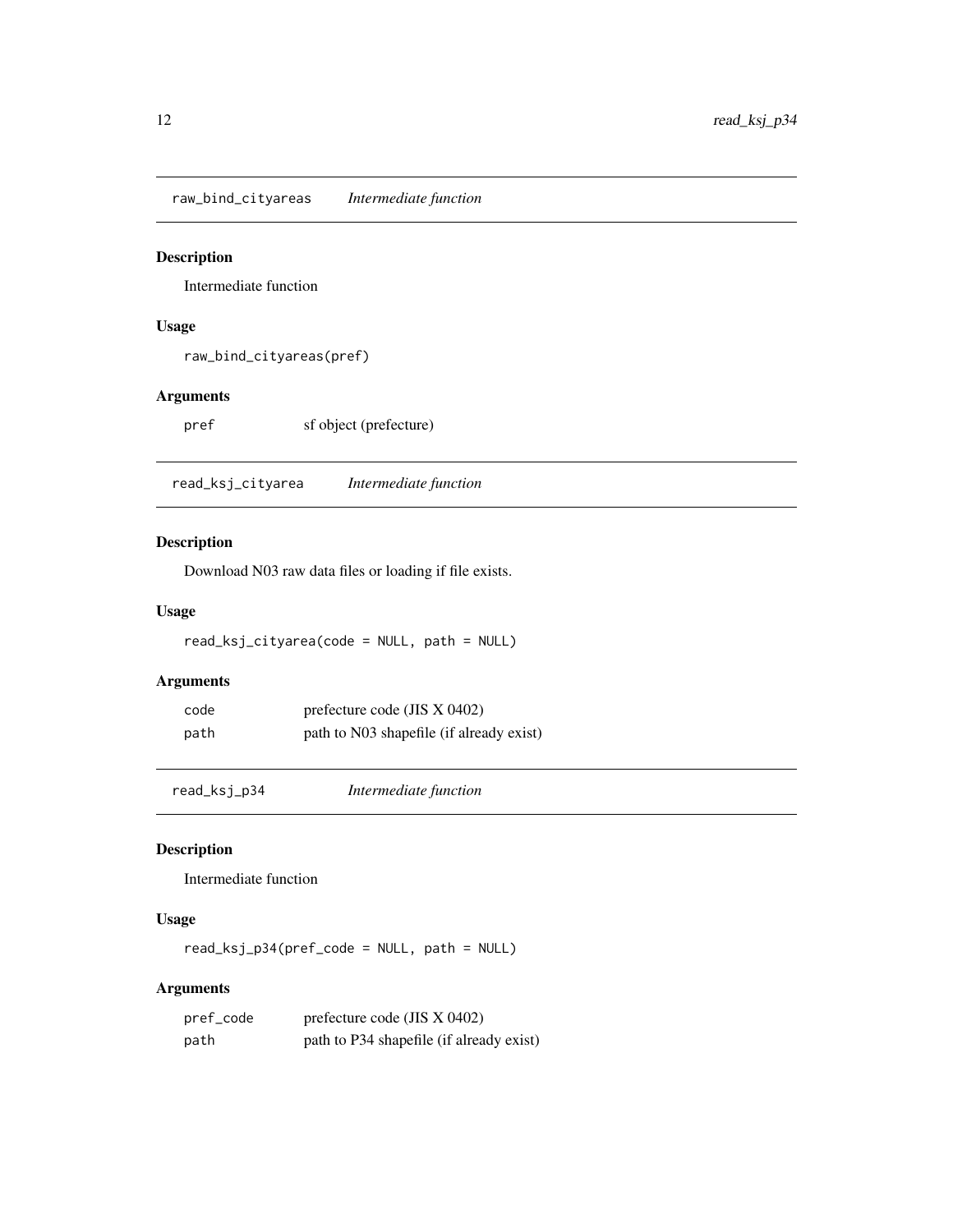<span id="page-12-0"></span>which\_pol\_min *Internal function*

# Description

Internal function

# Usage

which\_pol\_min(longitude, latitude, ...)

# Arguments

| longitude | longitude                           |
|-----------|-------------------------------------|
| latitude  | latitude                            |
| $\cdot$   | export parameter to other functions |